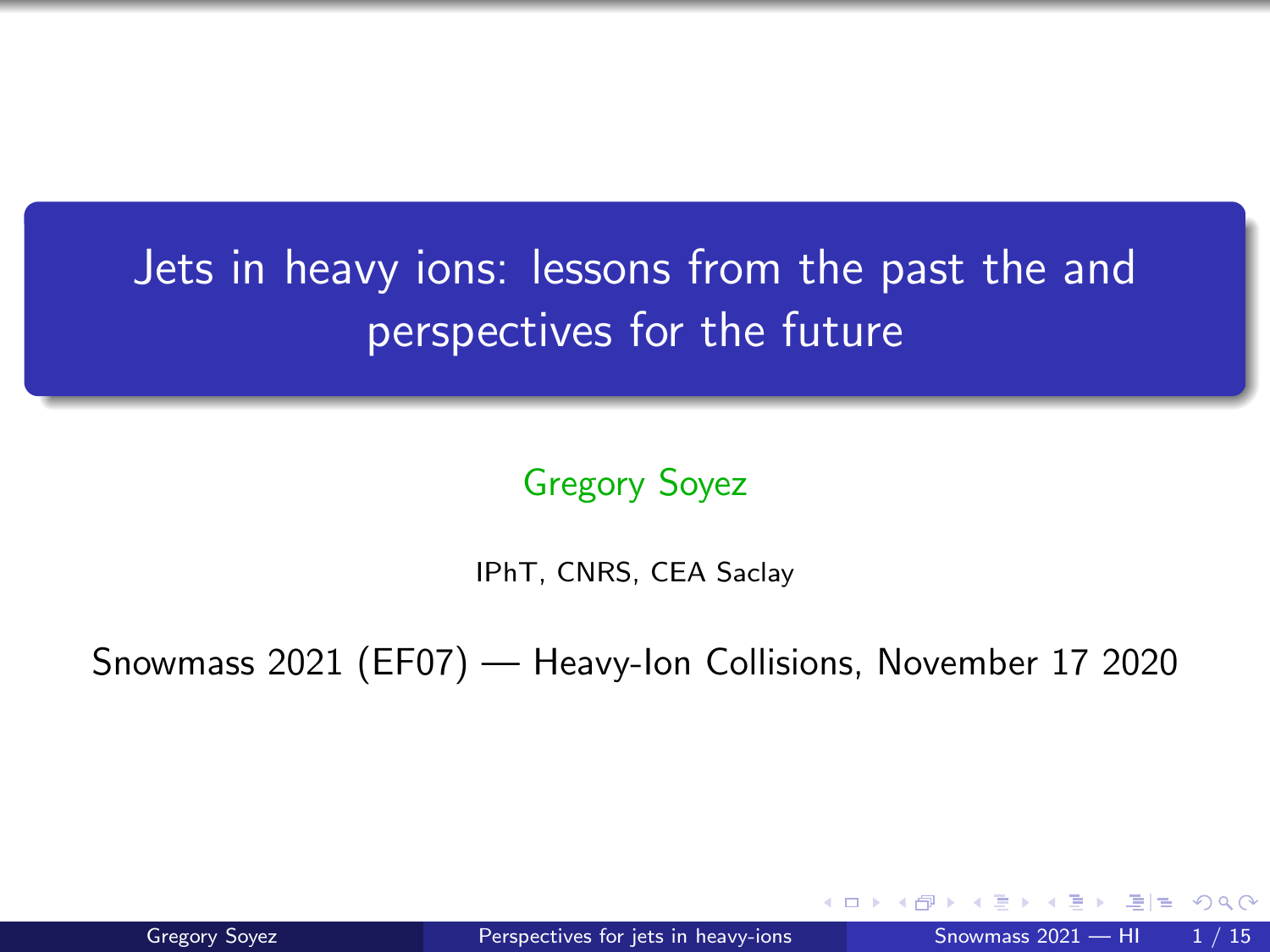### **Disclaimers**

#### I do not consider myself a heavy-ion physicist

- My background is more on (jets from) the "vacuum" side of high-energy collisions
- The pure "heavy-ion" part of this talk is most likely biased towards my own work with Paul Caucal and Edmond Iancu

通信 めなめ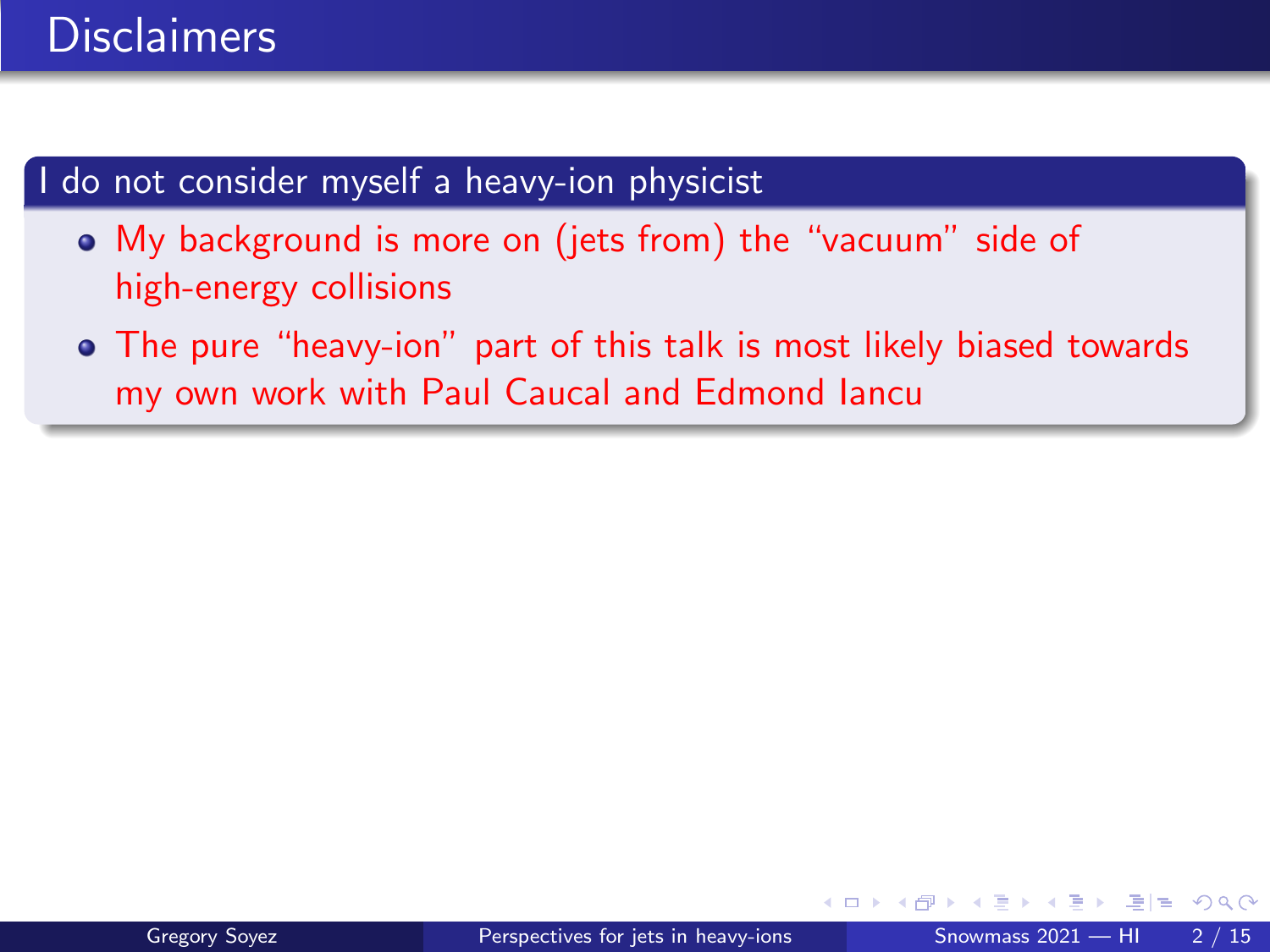### **Disclaimers**

#### I do not consider myself a heavy-ion physicist

My background is more on (jets from) the "vacuum" side of high-energy collisions

The pure "heavy-ion" part of this talk is most likely biased towards my own work with Paul Caucal and Edmond Iancu

#### Not enough time to get a crisp picture

(due to other commitments) I started to think seriously about this specific talk only yesterday Again, probably a source of bias towards my personal views

通信 めなめ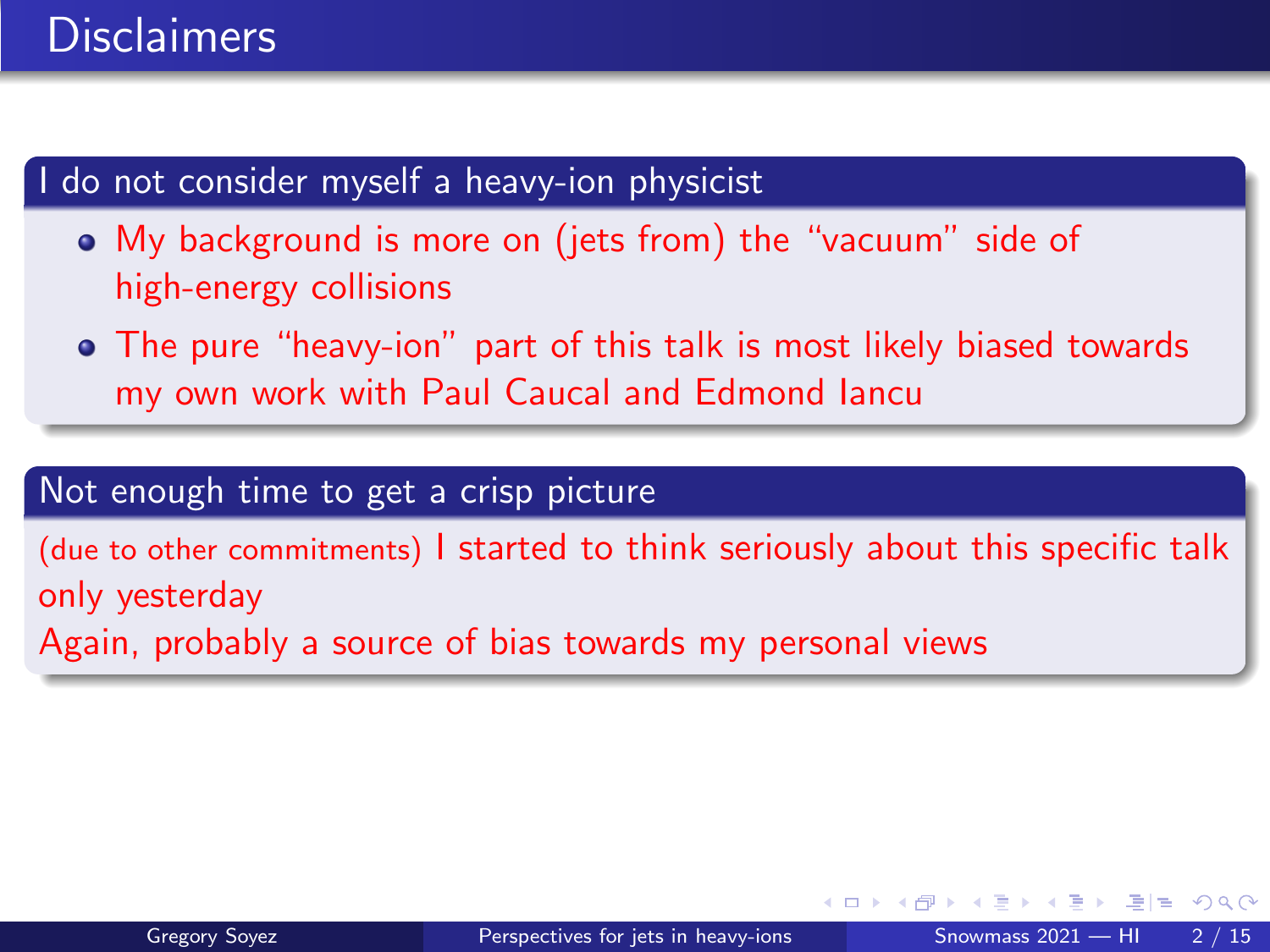### **Disclaimers**

#### I do not consider myself a heavy-ion physicist

My background is more on (jets from) the "vacuum" side of high-energy collisions

The pure "heavy-ion" part of this talk is most likely biased towards my own work with Paul Caucal and Edmond Iancu

#### Not enough time to get a crisp picture

(due to other commitments) I started to think seriously about this specific talk only yesterday Again, probably a source of bias towards my personal views

#### Main idea

try to build a picture from history/lessons in pp collisions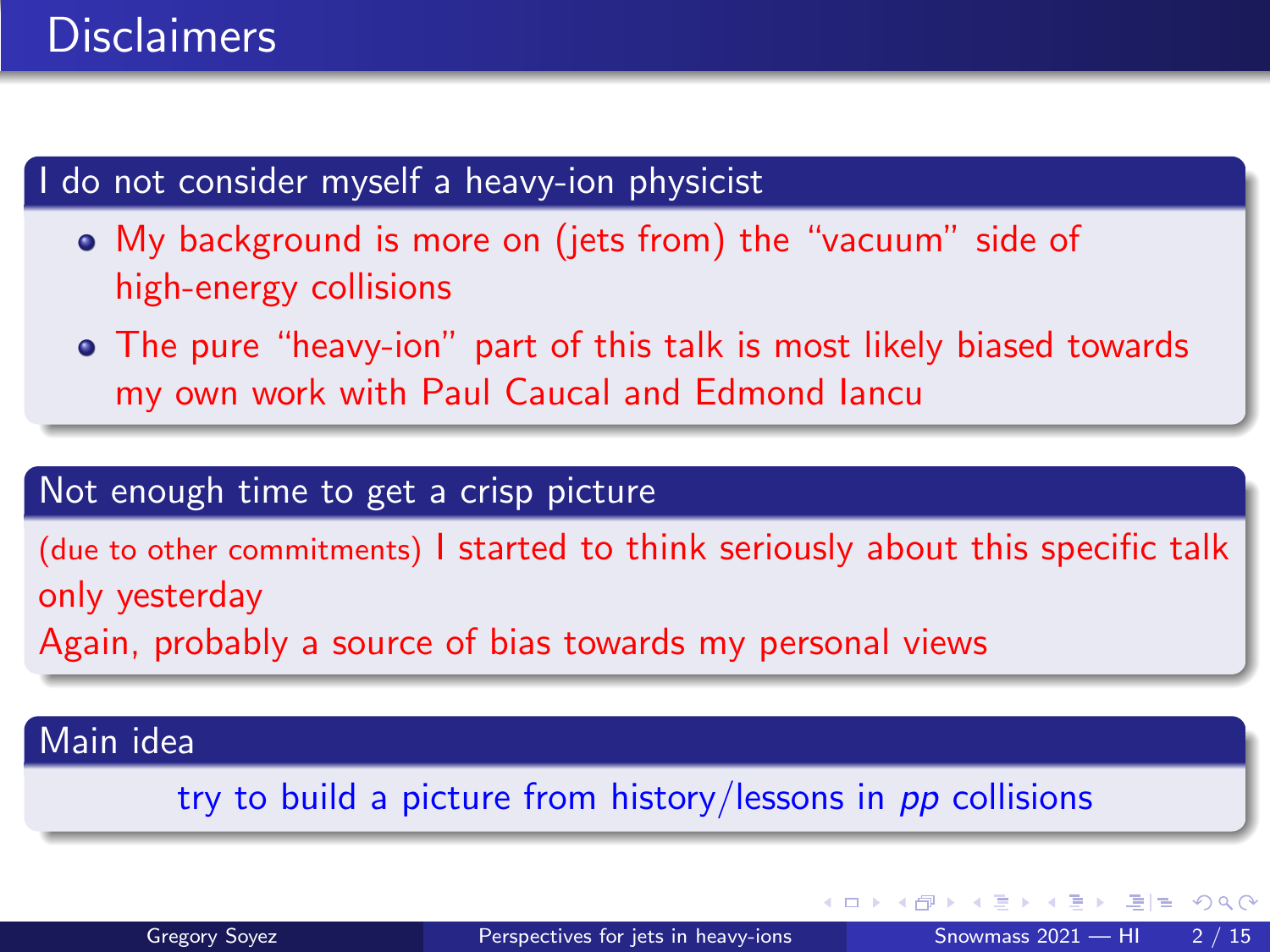# From RHIC to the LHC (stating the obvious)

#### **U** Higher energy

Main consequence: ability to do genuine jet physics

In particular: explore jets at high  $p_t$  opening phase-space for physics studies

#### **2** Higher luminosity

Main consequence: more observables measurable and with higher precision In particular: explore the jet phase-space

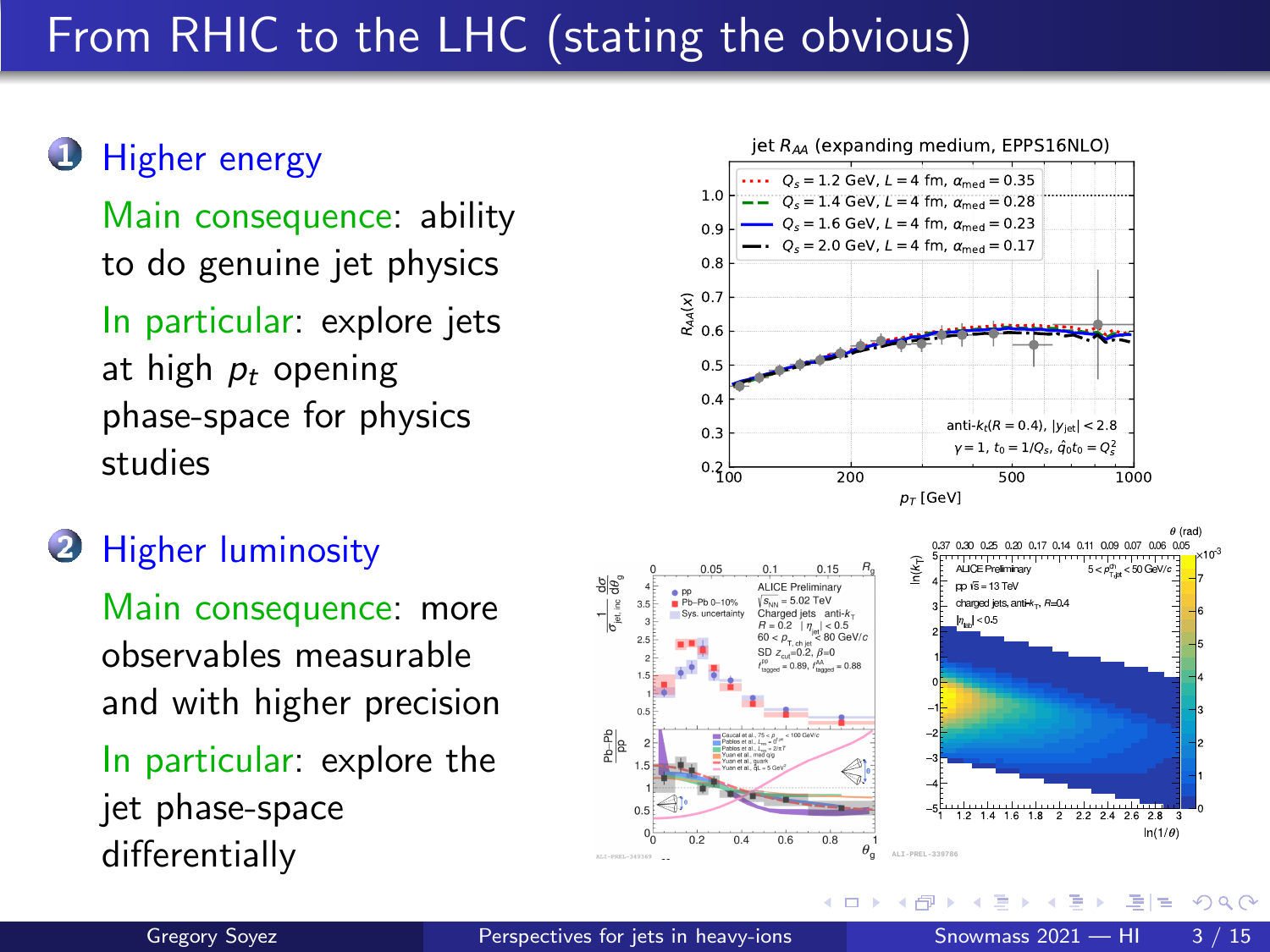A picture of jet quenching starts to emerge:

- Jet energy loss: many observations, several theoretical approaches  $(pQCD/hvbrid/...)$
- Several complex effects can be discussed
	- **•** enhancement of large-angle emissions
	- **a** decoherence effects
	- **a** back-reaction
	- medium response

Many qualitatively understood from first principles

Several Monte-Carlo implementations In particular the large-scale JETSCAPE effort

 $F = \Omega$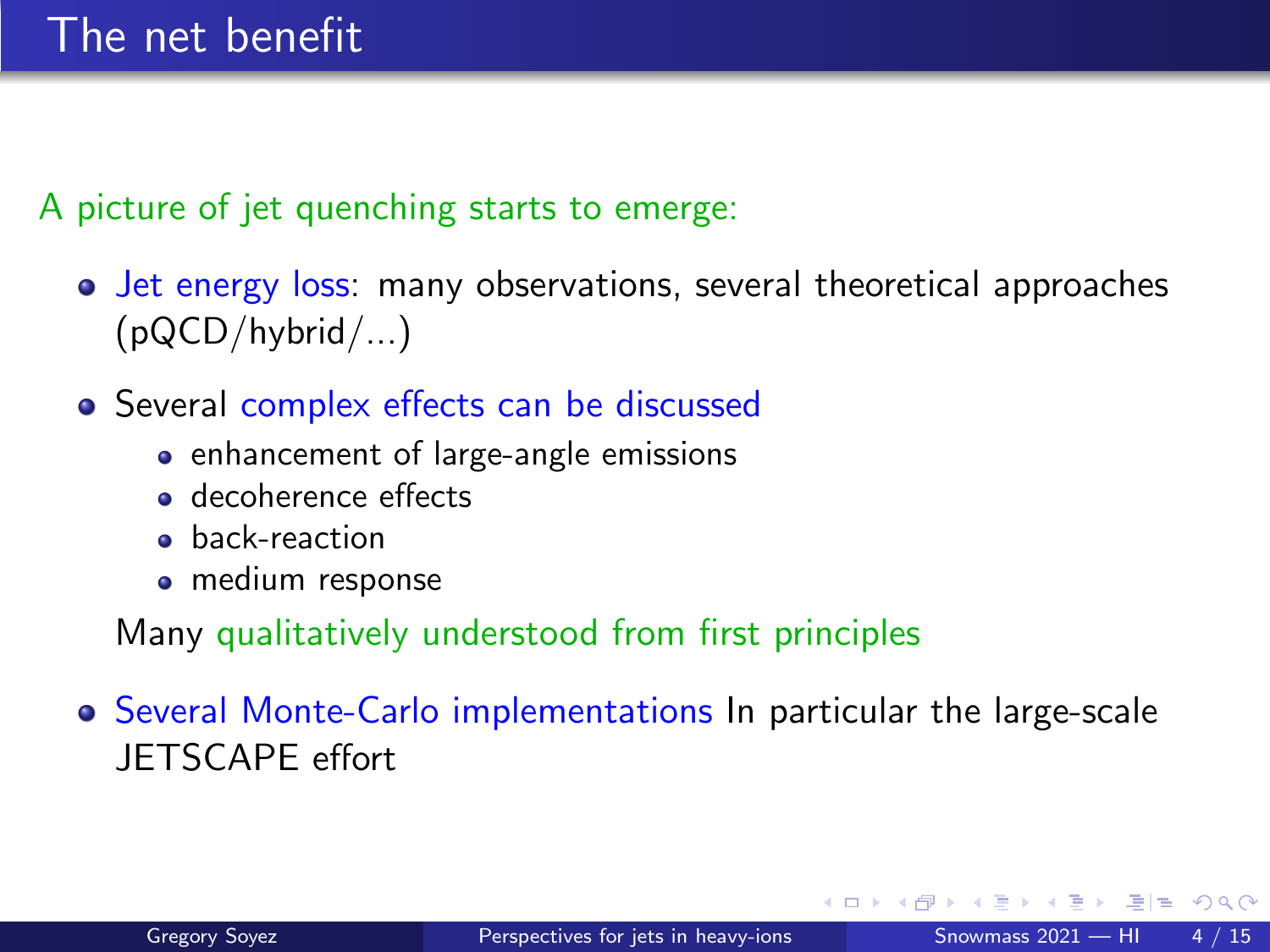# The goal to keep in mind Aim towards a quest for precision

- **O** Make Heavy-Ion studies quantitative (instead of qualitative)
- **2** Think about long(er)-term impact

 $=$  900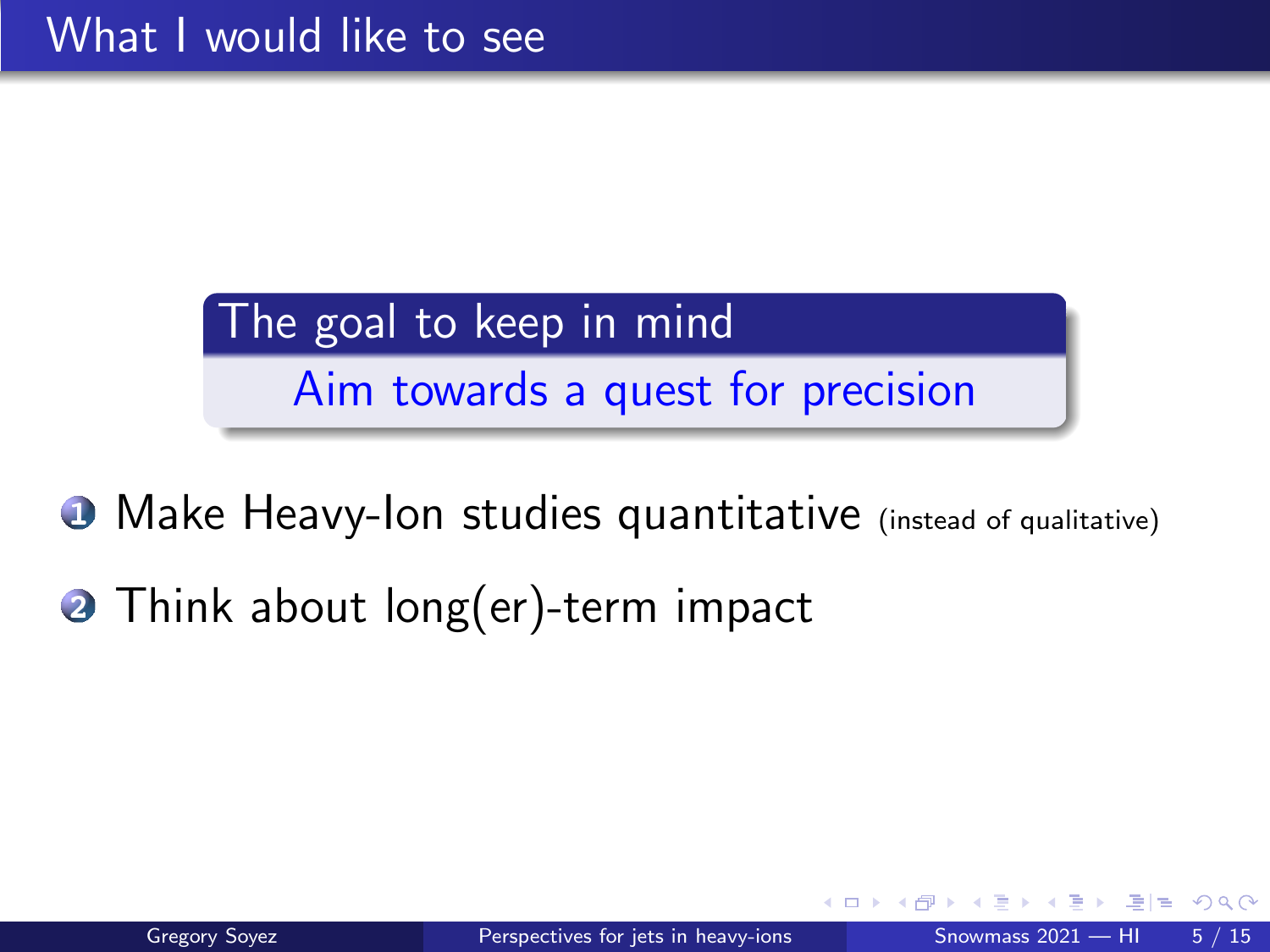- **•** Effort from both theorists and experimentalists
- [exp] Work on unfolded measurements with controlled systematics (e.g. background subtraction)
- $\bullet$  [exp] Data useful in the long term (when theory will improve)
- [th] Provide a first-principles theory of jet quenching (not a "model")
- $\bullet$  [th+exp] Think of designed observables to target specific quenching effects

E H W E H I H H M Q C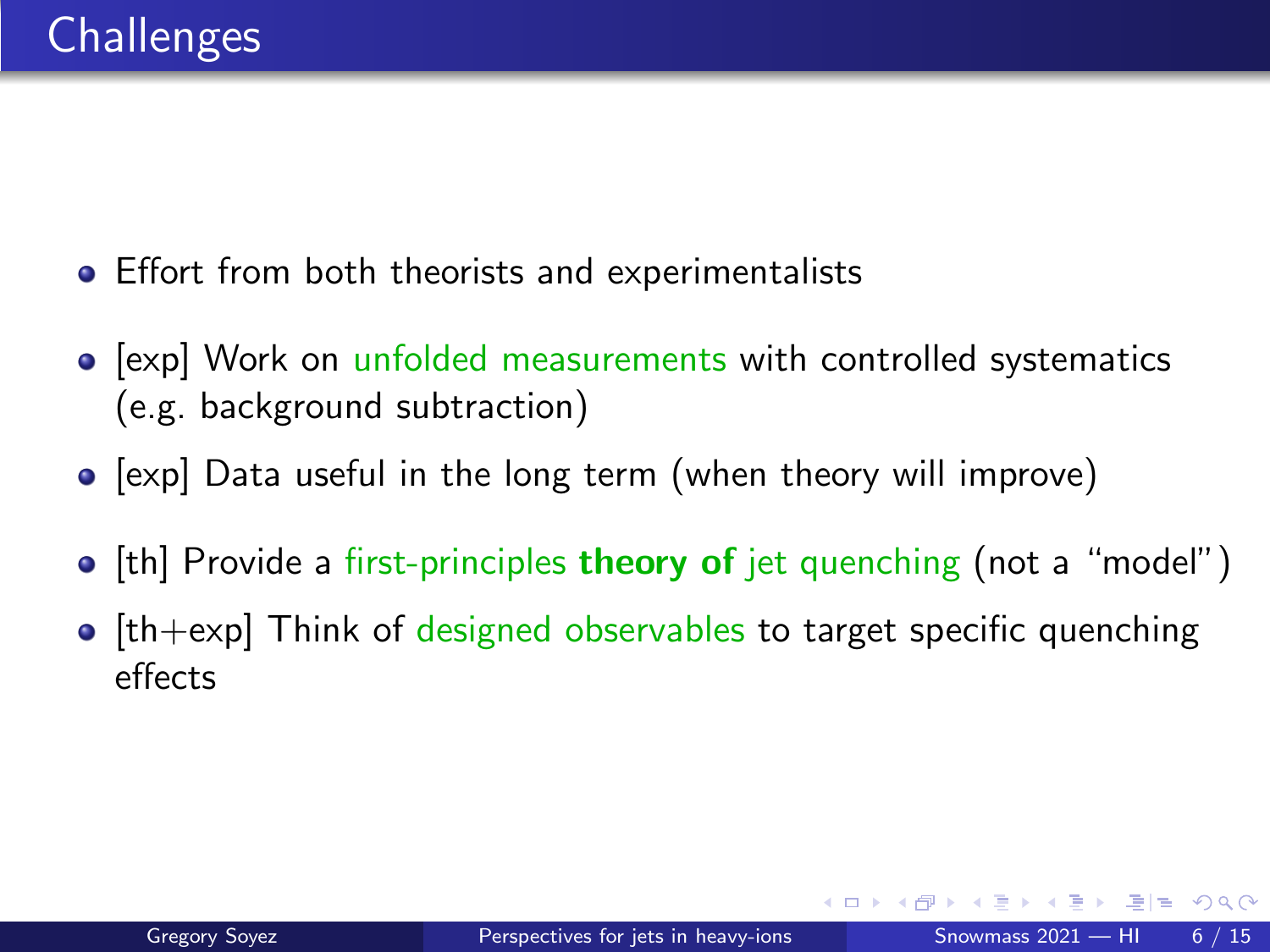Lessons from *pp*: looking back 30 years ago

[1990 Snowmass accord on "Toward a standardization of jet definitions"]

Several important properties that should be met by a jet definition are  $\vert 3 \vert$ :

- 1. Simple to implement in an experimental analysis:
- 2. Simple to implement in the theoretical calculation;
- 3. Defined at any order of perturbation theory;
- 4. Yields finite cross section at any order of perturbation theory;
- 5. Yields a cross section that is relatively insensitive to hadronization.

Ultimately, this led ( $\sim$ 2008!) to the current LHC setup (e.g. anti- $k_t$ ). This has allowed for the LHC to be a **precision** machine

 $E \cap Q$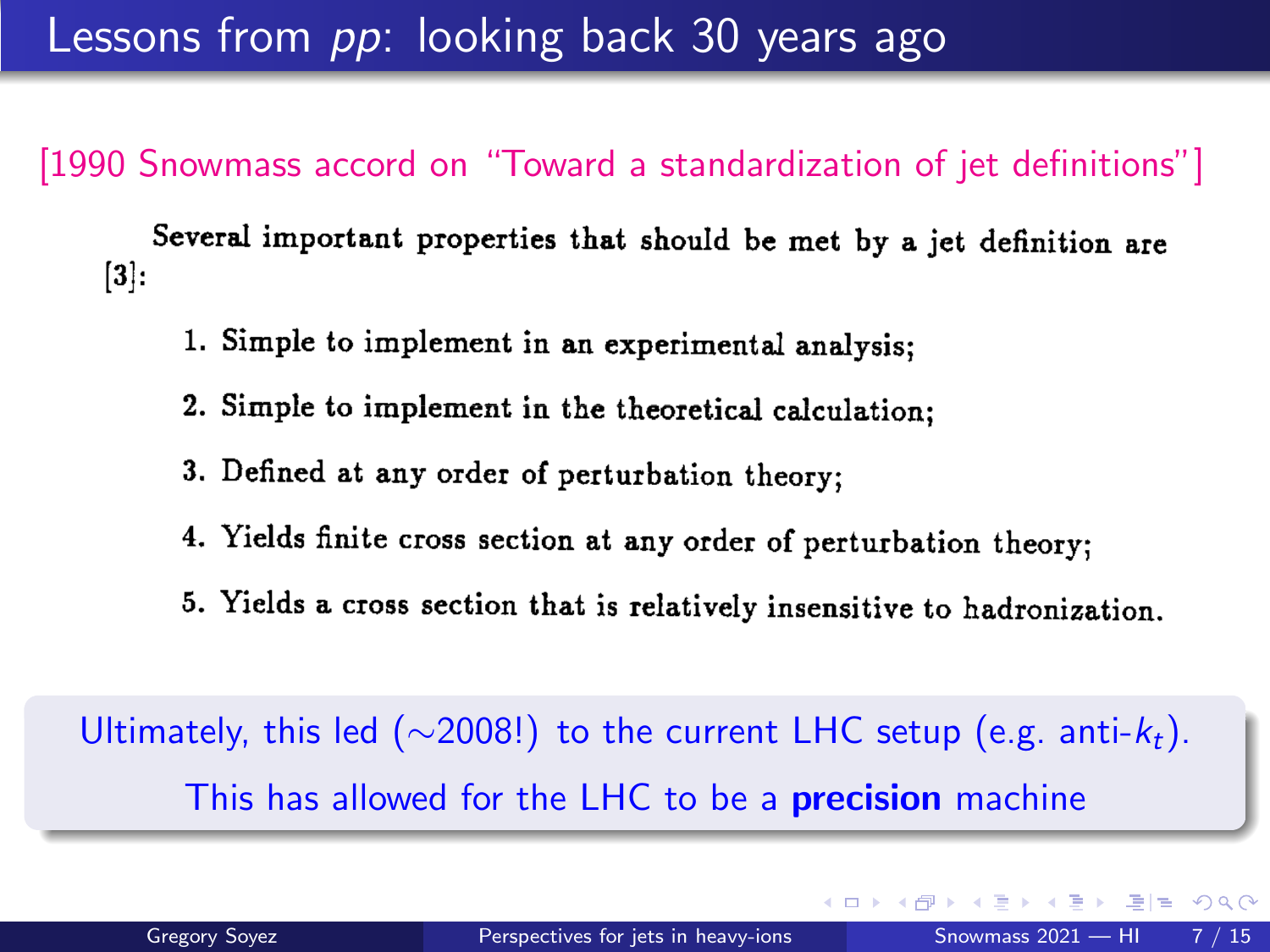### A few selected examples/topics/thoughts (mostly on the theory side)

 $\leftarrow$ 

 $F = \Omega Q$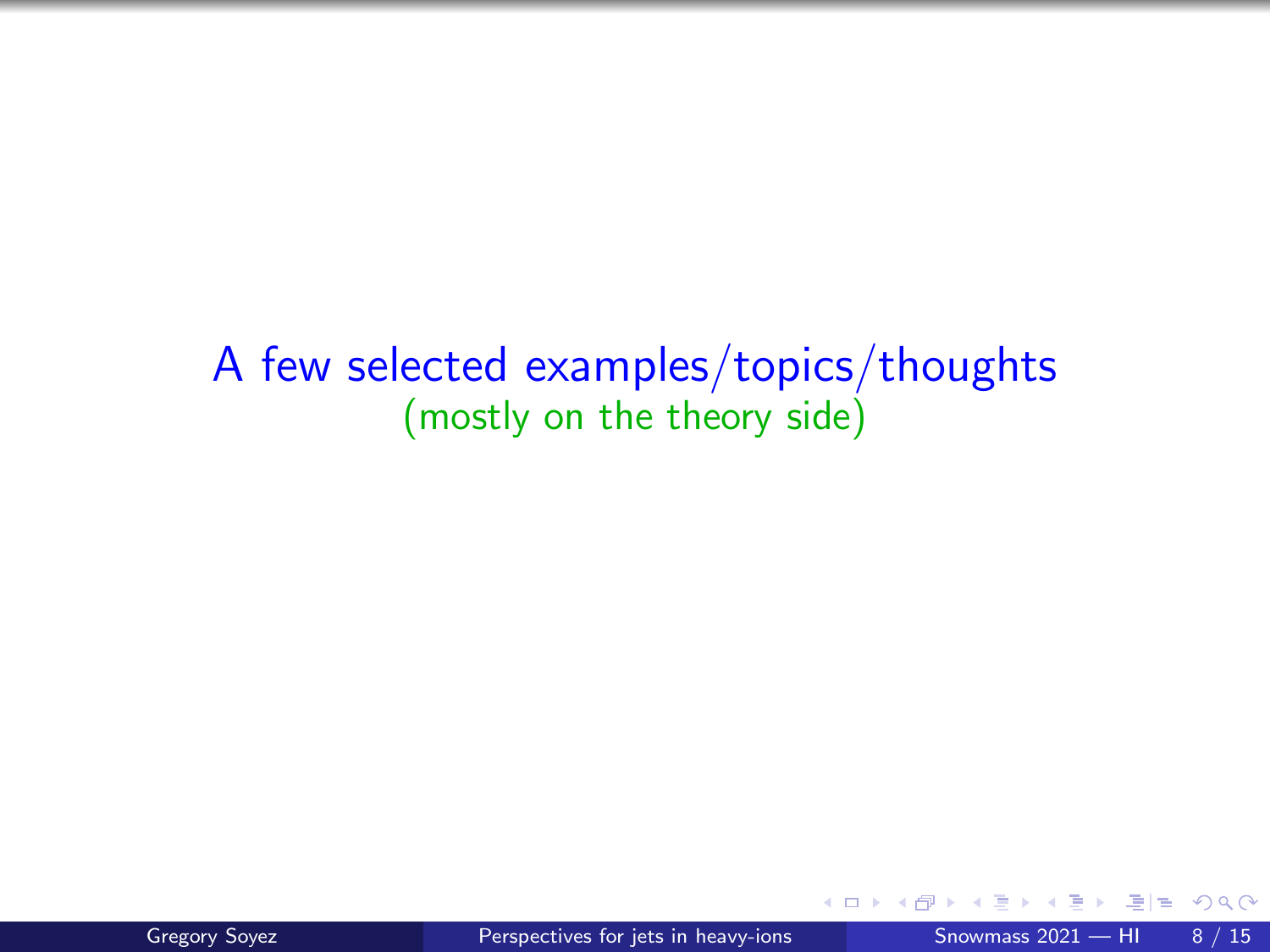# Background subtraction and long-term data usefulness

The background (Underlying Event) is coupled to the "hard" event (unlike "pileup" which can be viewed as independent)

- "background subtraction" can be viewed as part of the analysis/observable's definition
- Long-term goal for a faithful (apple-to-apple) comparison: a full theory simulation (including hard+underlying event) should be able to apply the same procedure as the experiments do.

Increasingly important since:

- $\bullet$  Full simulations (Hard+hydro) start to appear
- We are discussing correlated effects (typically medium response)

 $F = \Omega$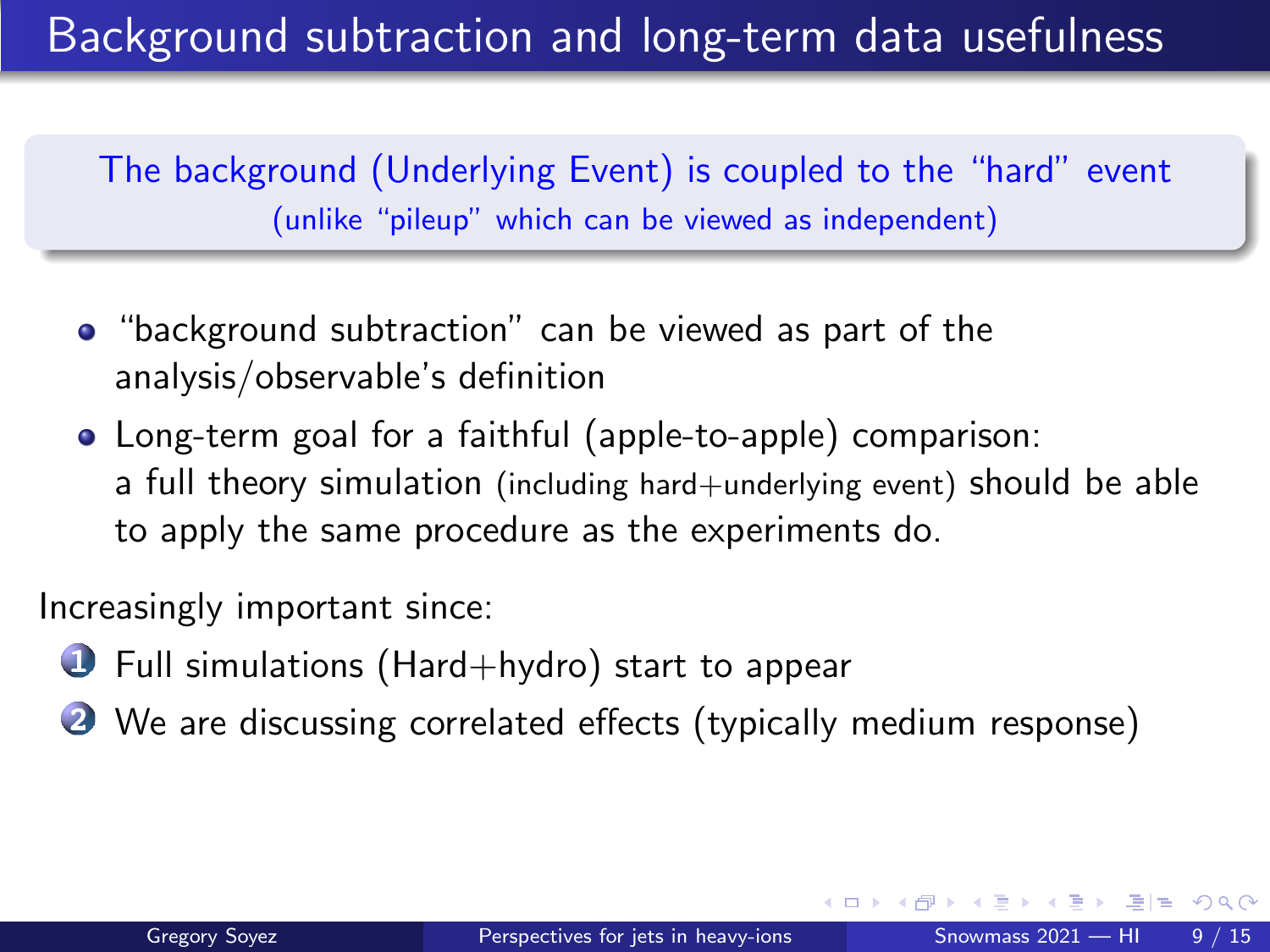# Background subtraction and long-term data usefulness

The background (Underlying Event) is coupled to the "hard" event (unlike "pileup" which can be viewed as independent)

- "background subtraction" can be viewed as part of the analysis/observable's definition
- Long-term goal for a faithful (apple-to-apple) comparison: a full theory simulation (including hard+underlying event) should be able to apply the same procedure as the experiments do.

Practical remarks:

- To what extend are we able to discuss fine-grained effects (details of large-angle radiation patterns, details of medium response, details of hydro) without a controlled subtraction method across theory and experiment?
- Several methods available as "simple" starting points (area–median, ConstituentSubtractor, SoftKiller, "grooming")

 $F = \Omega$ 

化重 网络重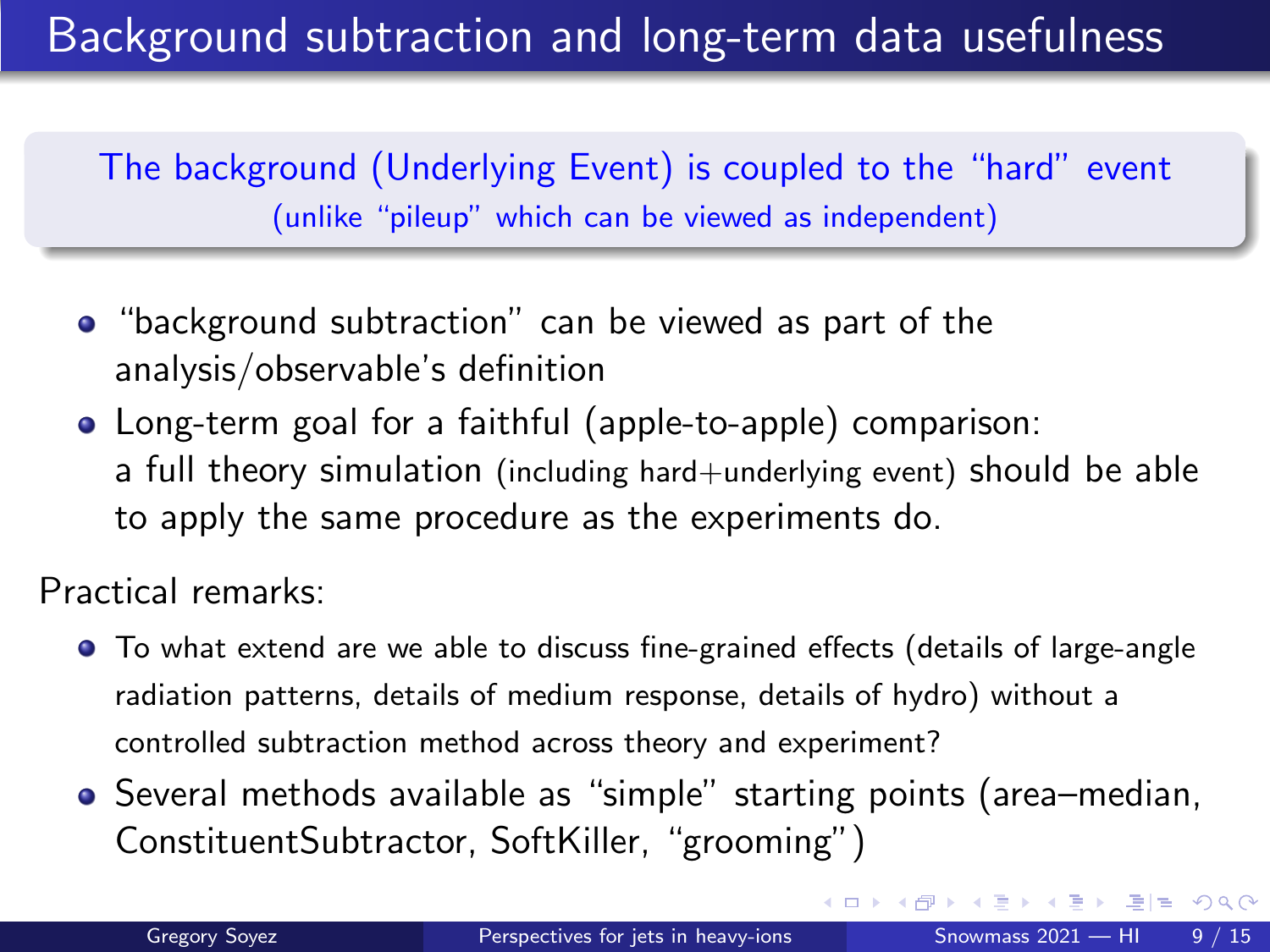LHC probes physics across many scales LHC probes physics across many scales



 $2980$ 그녀 남자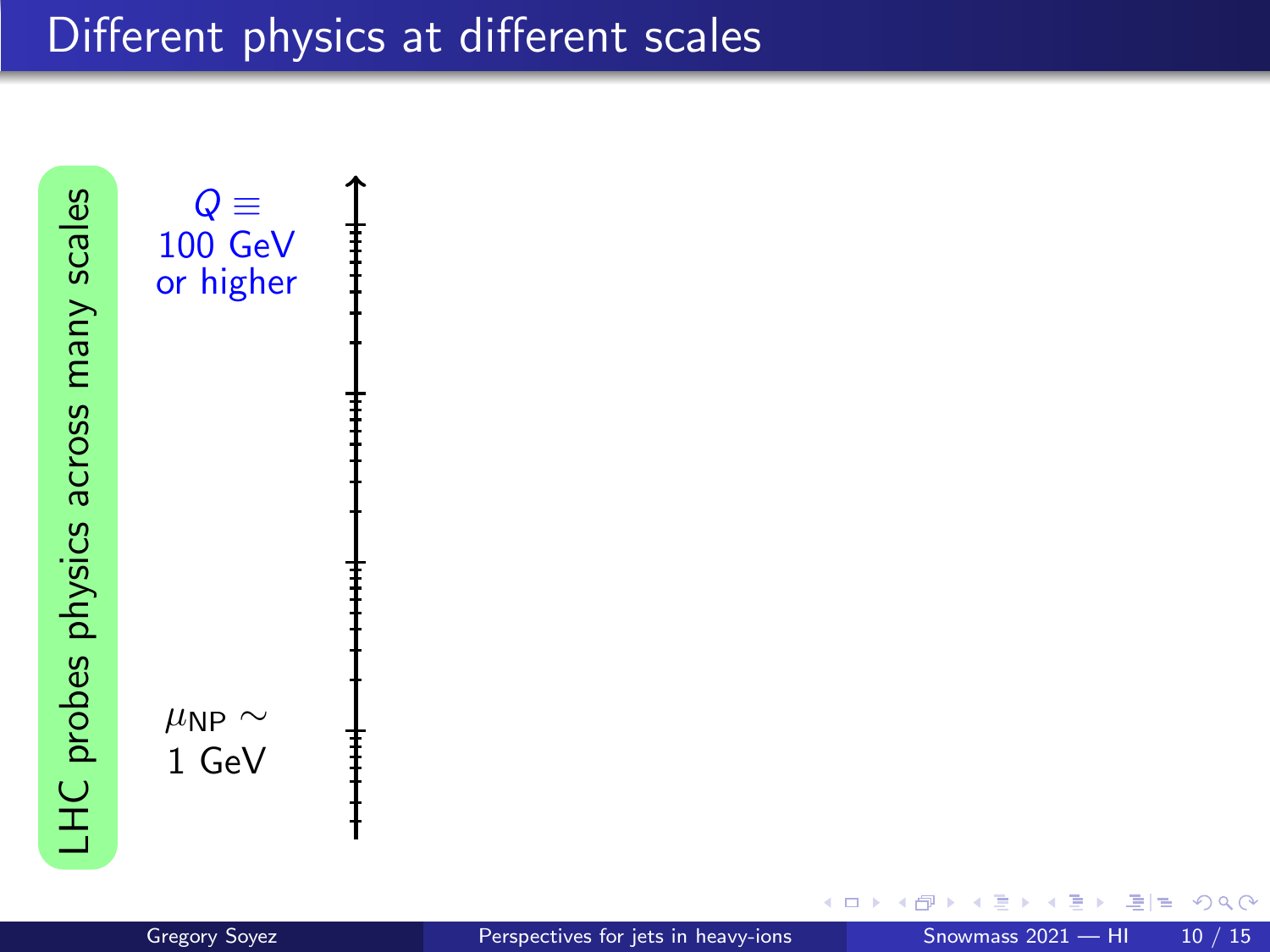

←□

ミミ りゅん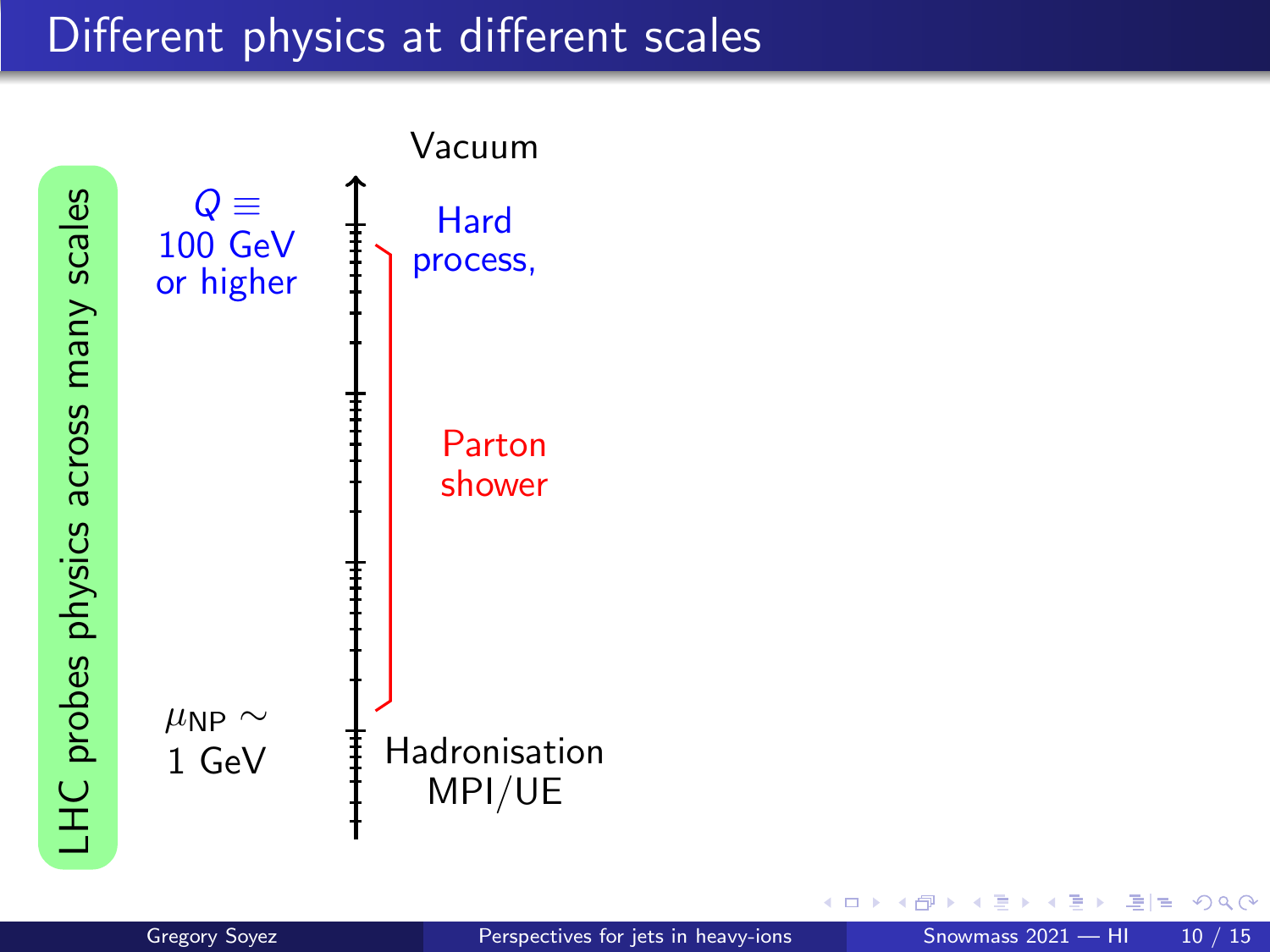

 $\Omega$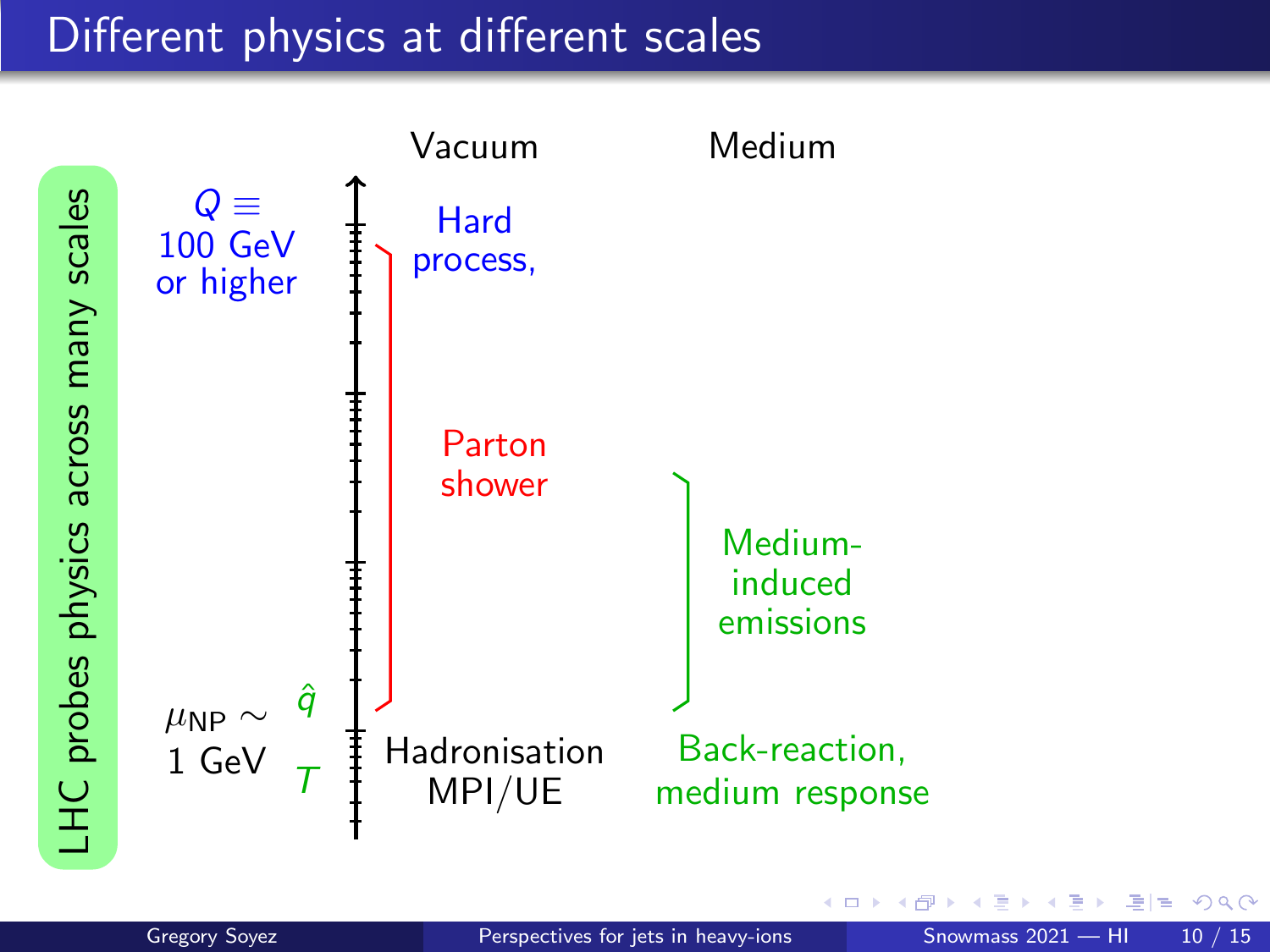

 $\Omega$ 

그녀 남자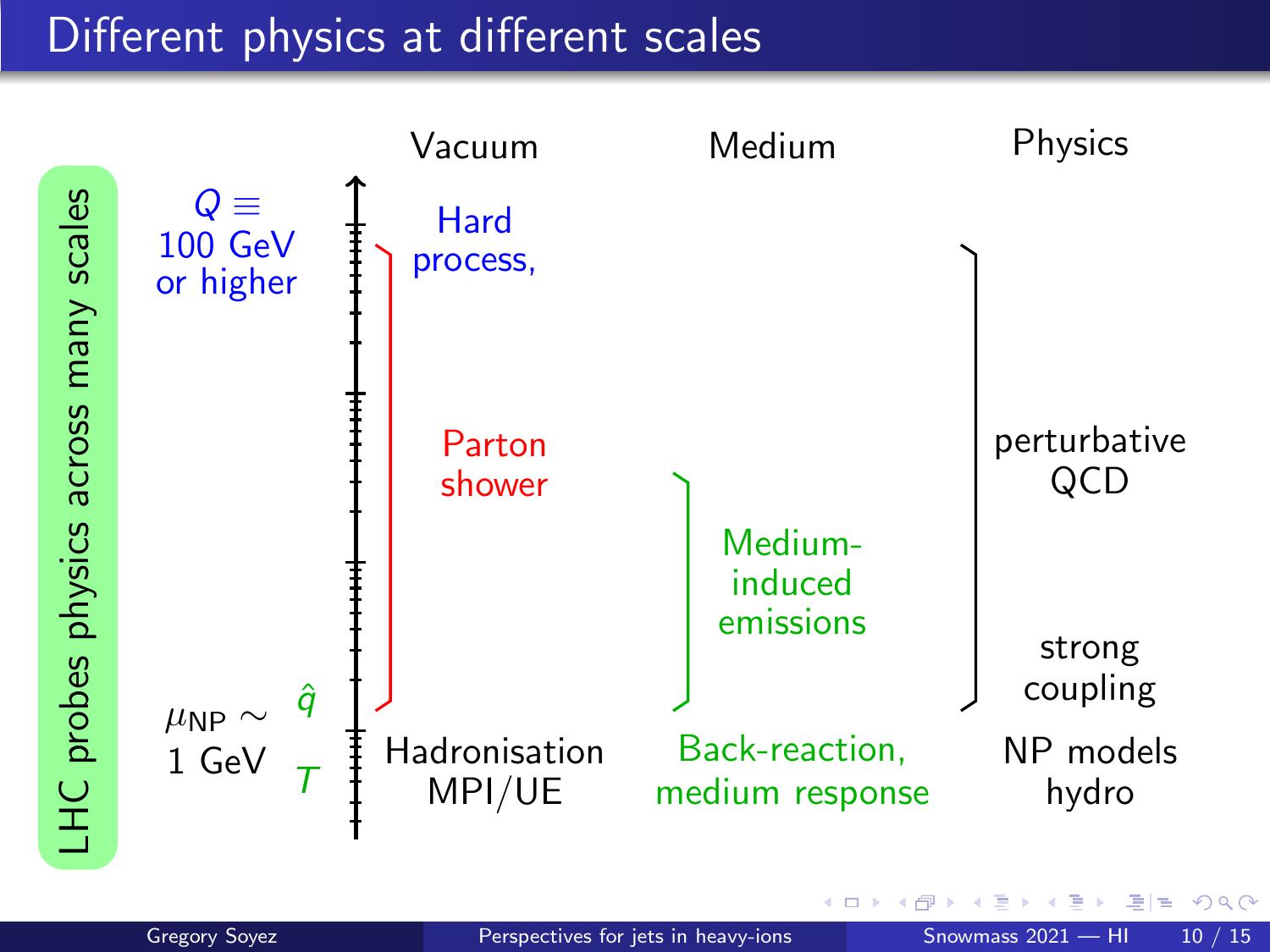

 $QQ$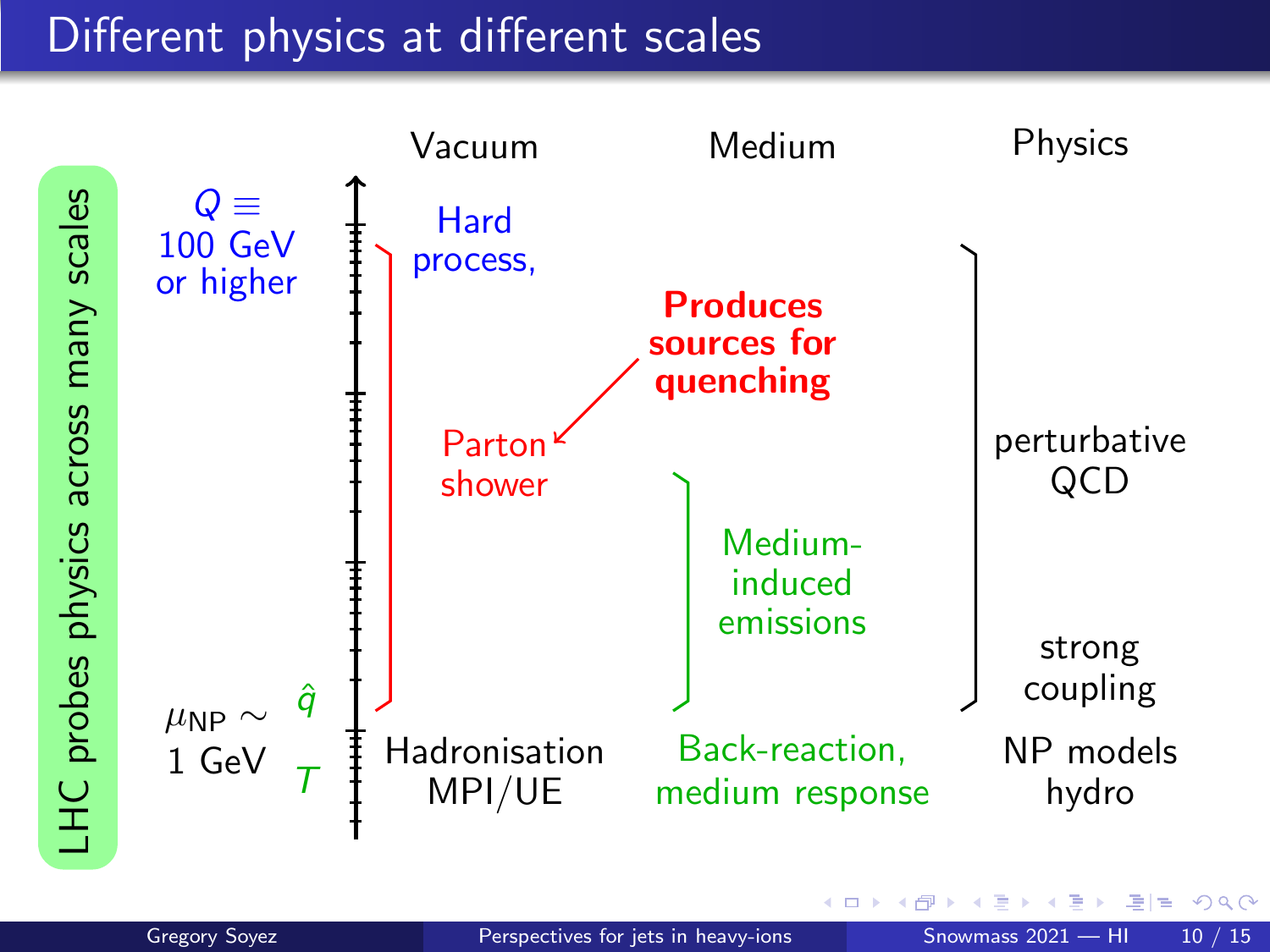Complex but a good fraction is accessible from first-principles QCD

#### Lots of progress over the past few years

- Improved picture of jet quenching (for jets rather than hadrons)
- More precise calculations of medium-induced emissions (longitudinal and transverse spectra)
- Accumulate evidence for more fine-tuned effects

#### What to look forwards to?

- Still a lot to do "analytically"
	- going beyond simplifying assumptions  $\rightarrow$  higher accuracy/precision
	- more realistic medium description (expansion, geometry, ...)
- Implementation in dedicated HI Monte Carlo generators
- Benefit from work in generators in pp collisions
- Put uncertainty bands [question: what target accuracy for the future?]

K □ ▶ K 何 ▶ K 로 ▶ K 로 ▶ 그리는 K) Q (^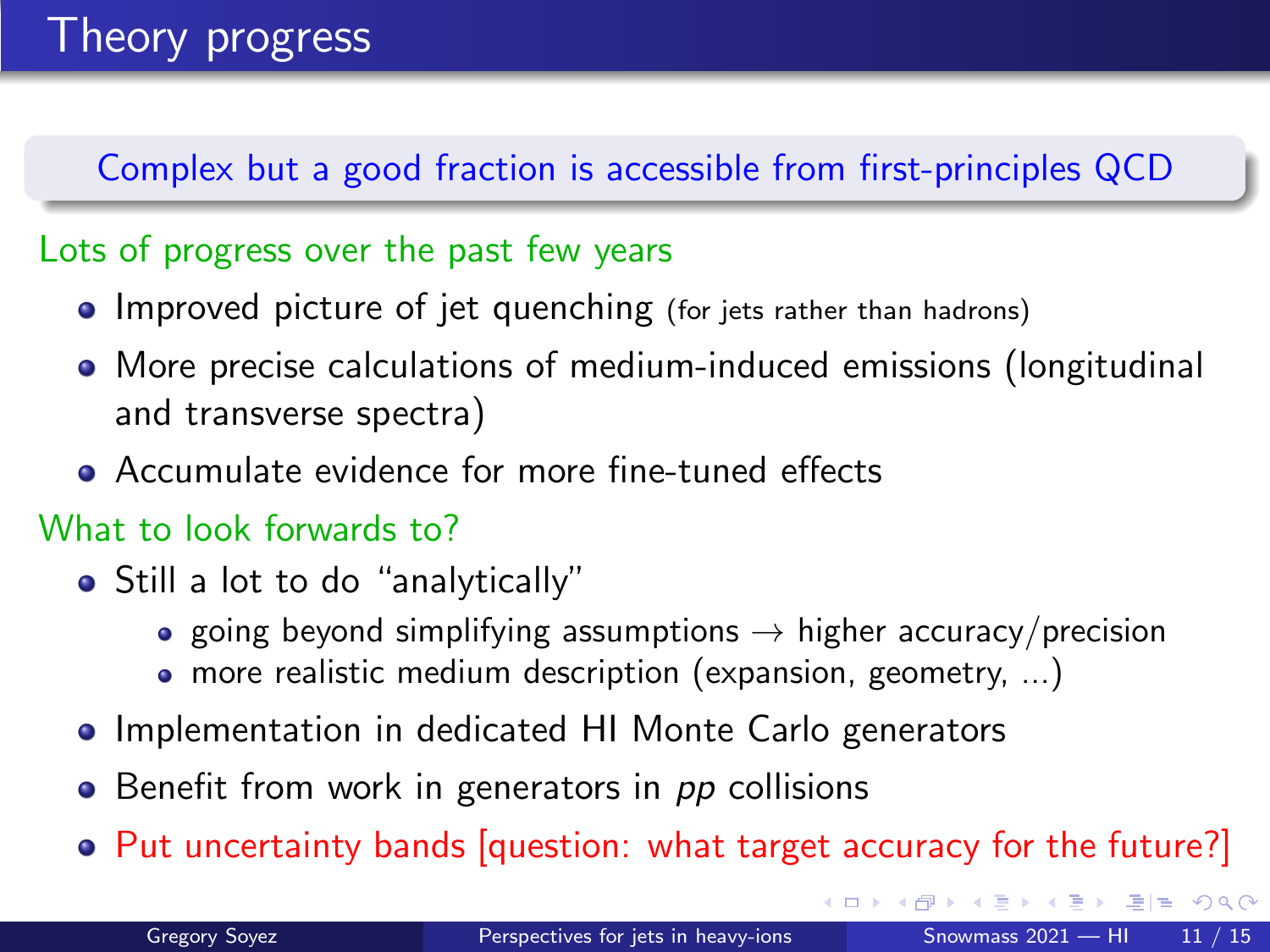| <b>Brief history</b> |                 |
|----------------------|-----------------|
| 1980                 | <b>Birth</b>    |
| 2008                 | Re-birth (BDRS) |
| 2008-13              | Main techniques |
| 2013                 | First analytics |
| 2013-                | New techniques  |
| 2018                 | Deep-learning   |
| 2018                 | Heavy-ions      |
|                      |                 |

#### Main interest

Offers a differential view of a jet's radiation pattern

 $\Omega$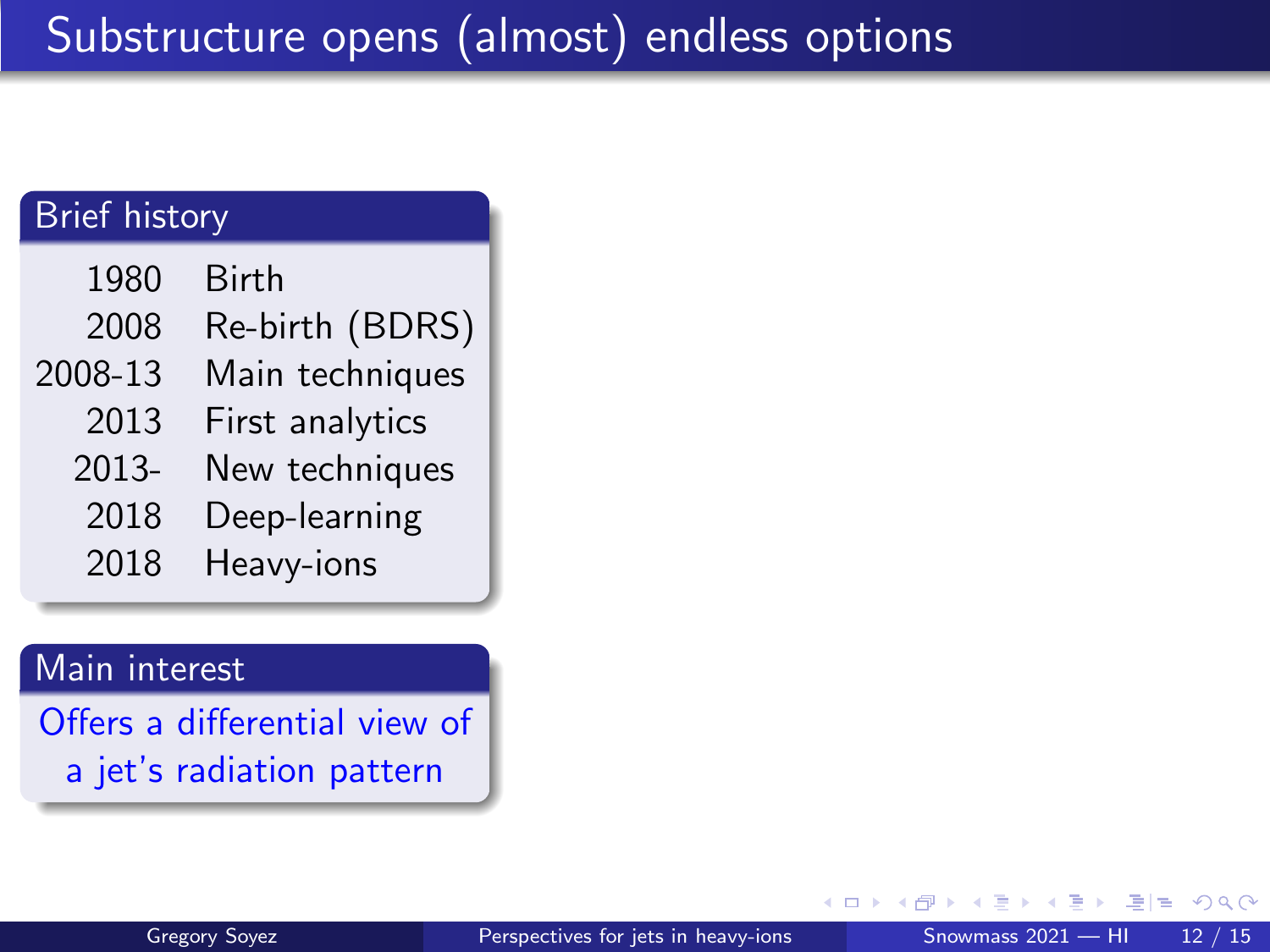#### Brief history

| 1980    | <b>Birth</b>    |
|---------|-----------------|
|         |                 |
| 2008    | Re-birth (BDRS) |
| 2008-13 | Main techniques |
| 2013    | First analytics |
| 2013-   | New techniques  |
| 2018    | Deep-learning   |
| 2018    | Heavy-ions      |

#### Main interest

Offers a differential view of a jet's radiation pattern

#### What existing techniques are good for

Select specific "vacuum" configurations as initial conditions for jet quenching

Caveat: substructure tools affect quenching effects in non-trivial ways

#### Where existing techniques are limited

Jet quenching effects are different from pp parton shower: angular-ordering violations, different phase-space, ...

Caveat: delicate to find observables which isolate a given quenching effect

4 **E** F

医氯化医

 $F = \Omega Q$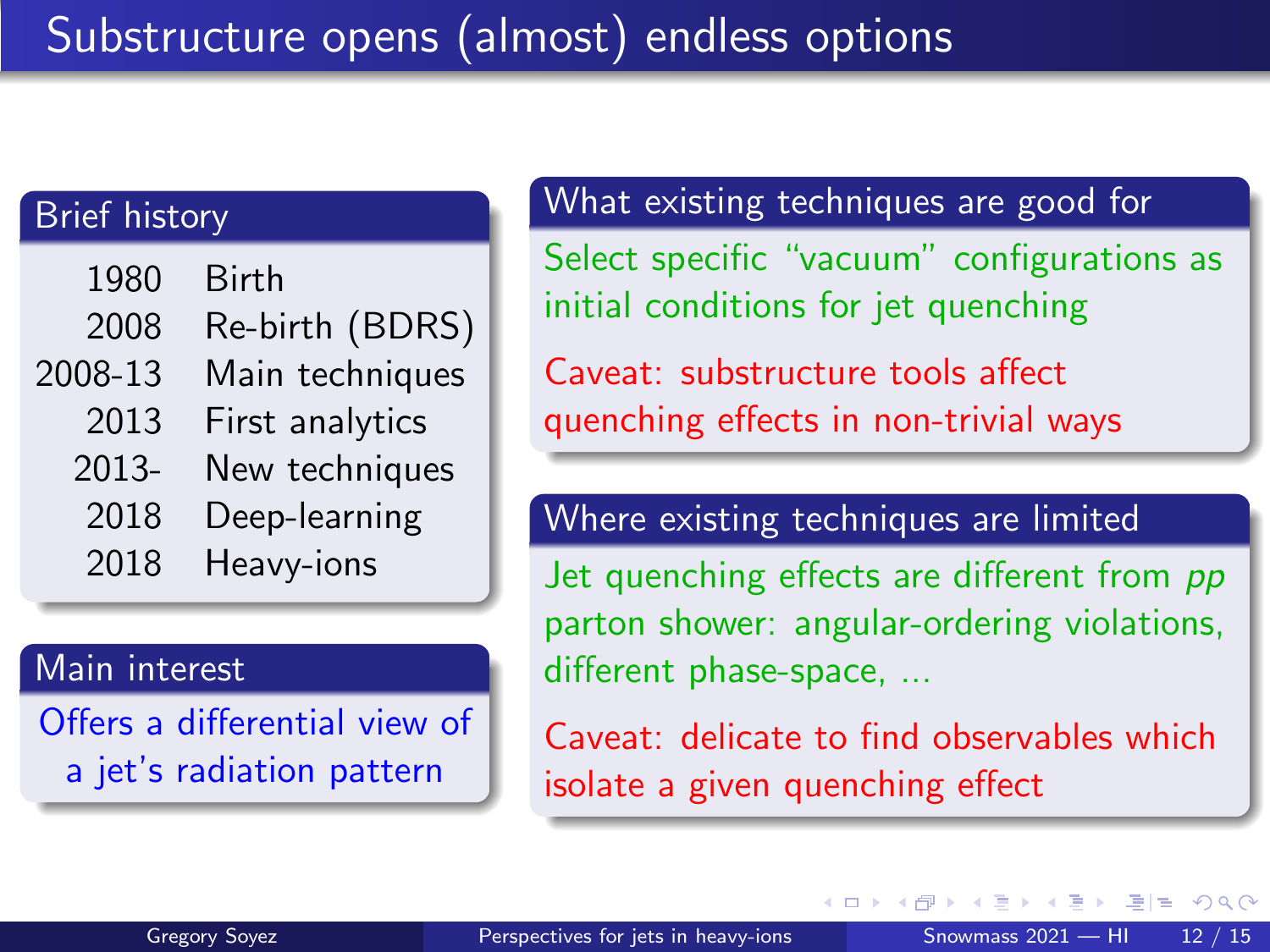### Possible first steps

### Get a set of (unfolded) measurements and theory calculations

- Explore sensitivity to different scales/ordering (e.g. different angularities, shapes)
- Explore different phase-space regions (e.g. different grooming; SoftDrop v. DynGrm v. DynGrm+SD, ...)
- if possible: large  $p_t$ , dijets and  $\gamma/Z+{\rm jet}~(\neq q/g)$

Example 1: subjet fragmentation function



#### Perturbatively more robust & calculable

 $E|E \cap Q \cap Q$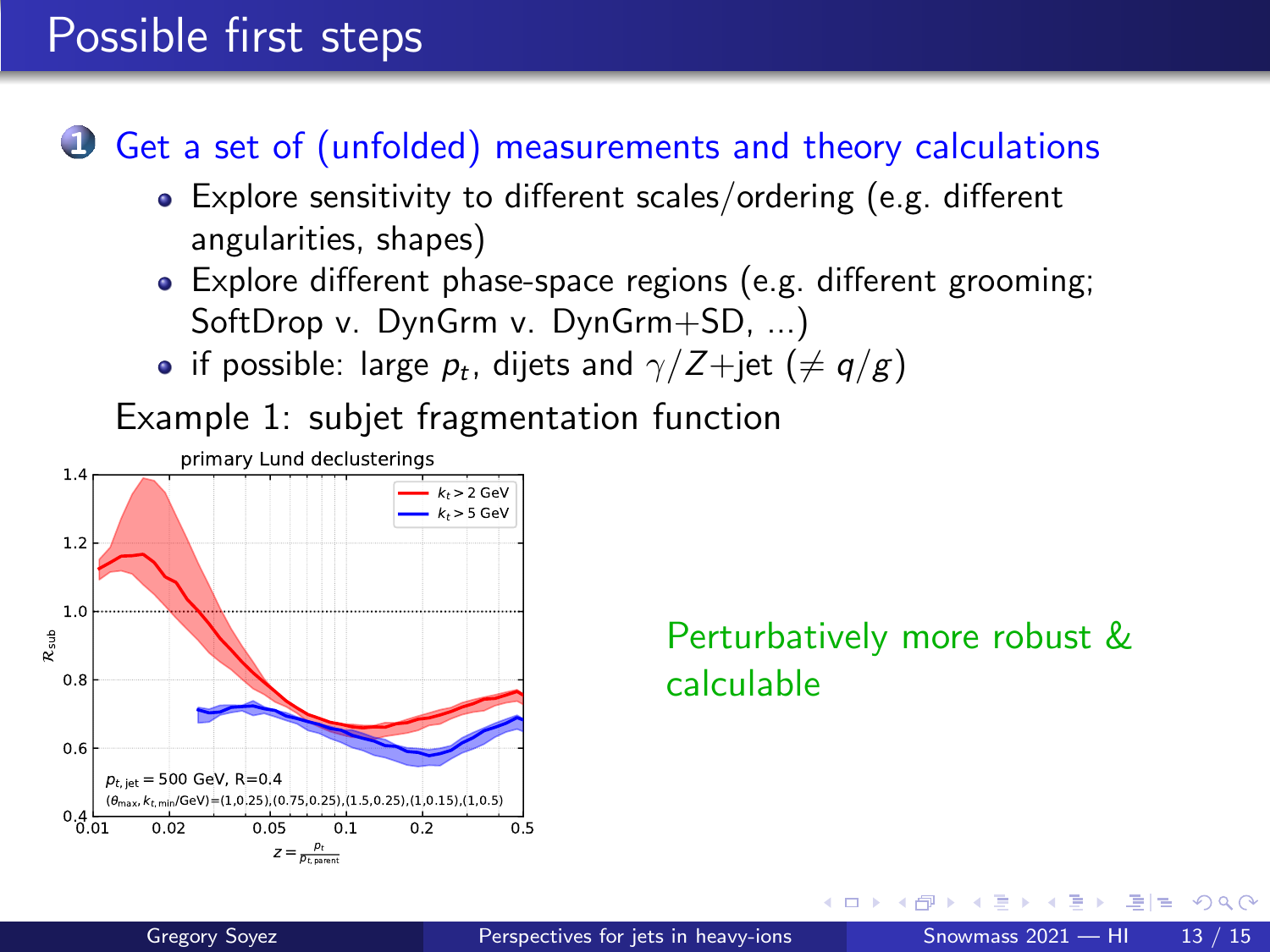### Possible first steps

#### Get a set of (unfolded) measurements and theory calculations

- Explore sensitivity to different scales/ordering (e.g. different angularities, shapes)
- Explore different phase-space regions (e.g. different grooming; SoftDrop v. DynGrm v. DynGrm+SD, ...)
- if possible: large  $p_t$ , dijets and  $\gamma/Z+{\rm jet}~(\neq q/g)$



Rich pattern sensitive to medium details

Watch out: subleading corrections and non-pert effects tend to smear quenching effects

 $\leftarrow$   $\Box$ 

 $E|E \cap Q$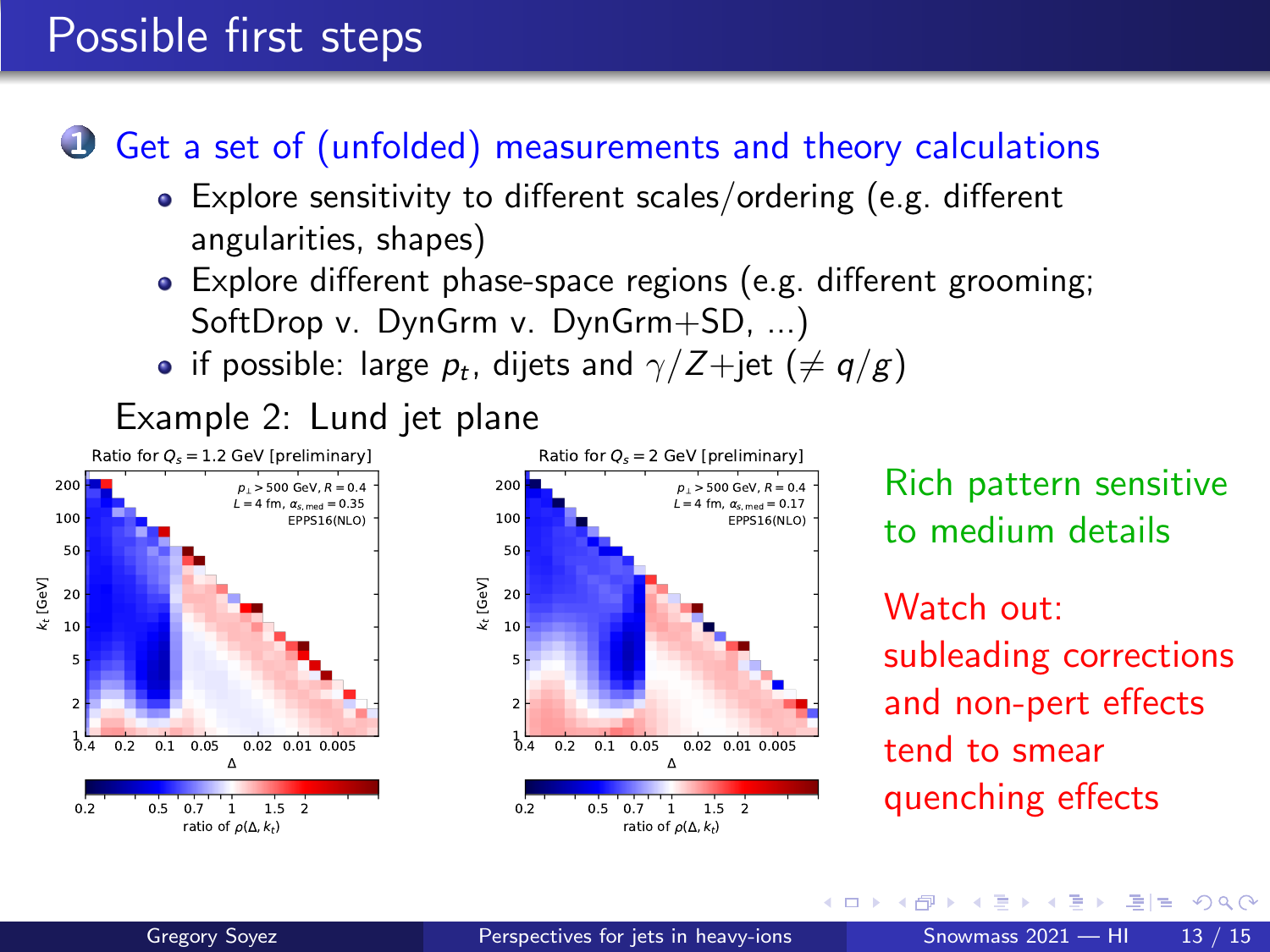### Possible first steps

Get a set of (unfolded) measurements and theory calculations

2 Study fundamental observables differential in substructure variables Idea: use substructure to select a jet sample with desired properties Example 3: energy loss v.  $\theta_{g}$ 



Idea:

smaller  $\theta_{\sigma}$ 

- $\Rightarrow$  more collimated
- ⇒ less vacuum emissions
- $\Rightarrow$  less sources for med-ind. em.

 $\Rightarrow$  smaller  $E_{loss}$ 

Same basic mechanism for the  $\theta_{\varphi}$ distrib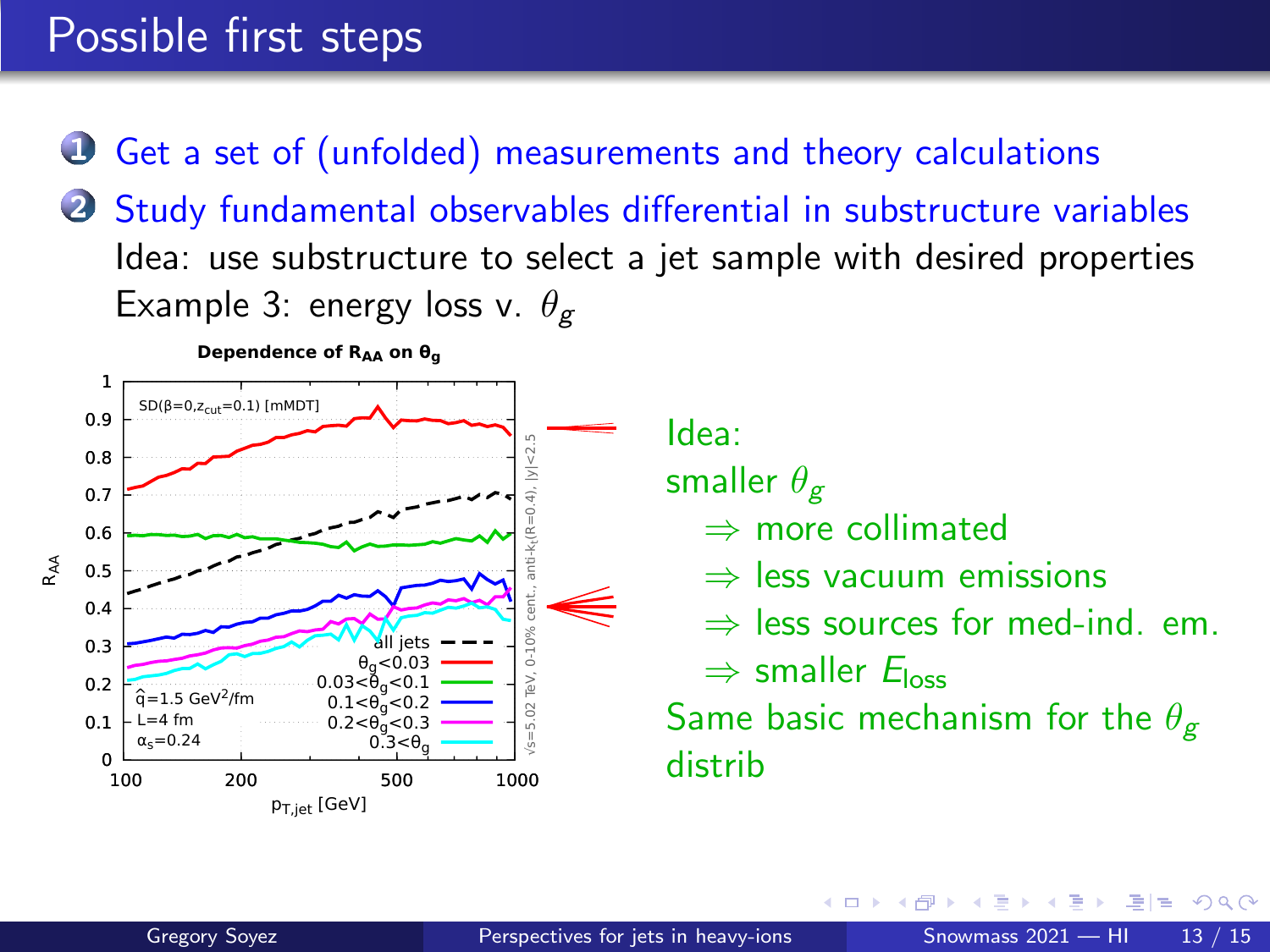#### Design observables specifically targetting quenching effects

Notes:

- The previous steps are probably necessary to first set up a solid base
- Beyond a set of powerful tools, 20 years of substructure gained a lot of insight on how to think about these questions  $\Rightarrow$  keep close ties with the substructure community

通信 めなめ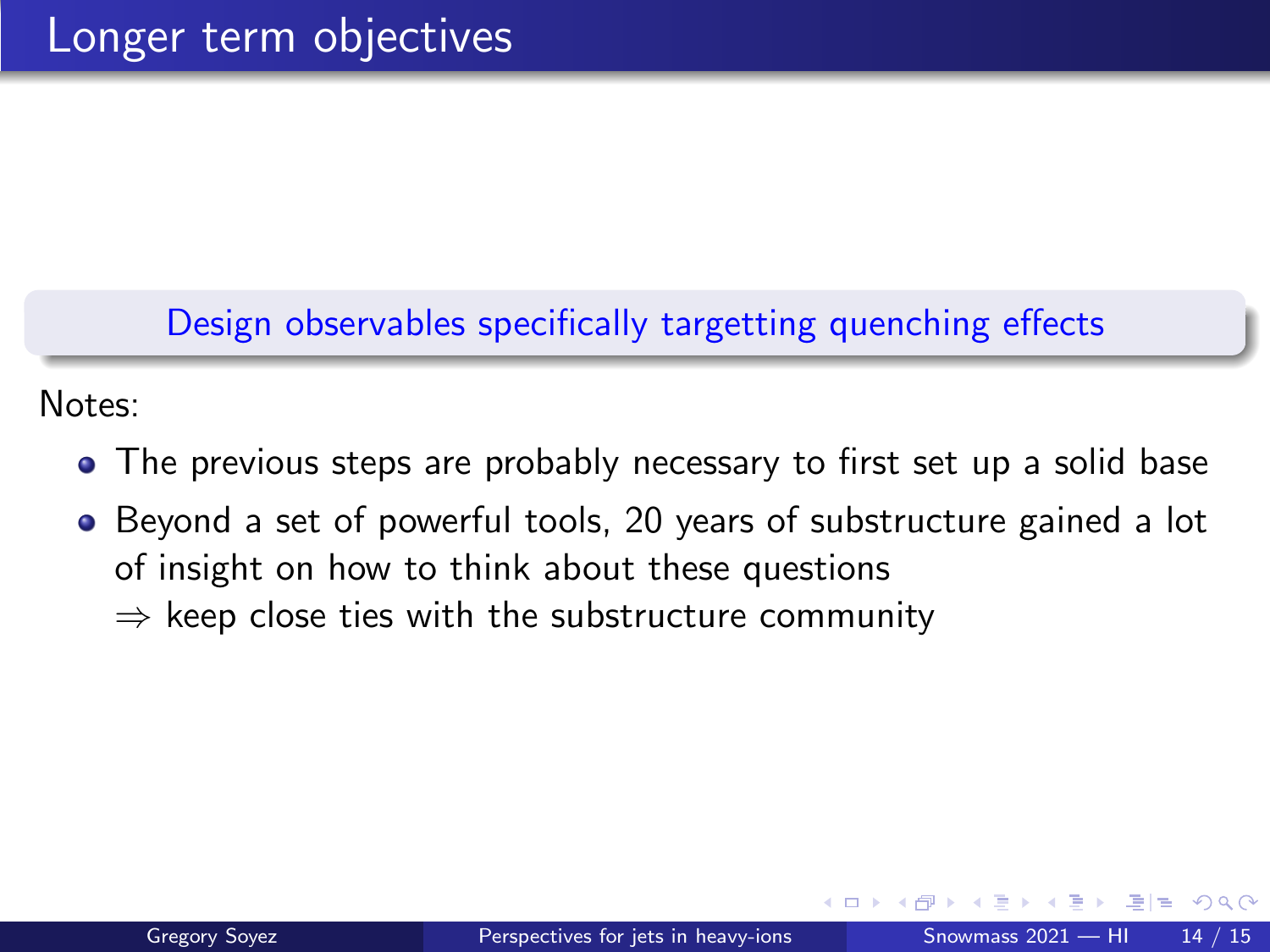<span id="page-24-0"></span>New opportunities opened at the LHC to study jet physics We are only beginning to explore vast possibilities

Main perspectives from my point of view:

- **O** Think about long term impact
- **2** Work on precision and uncertainty bands (as for pp collisions) Question: what accuracy can/should one target? (5-10%?)
- **3** Incorporate theory developments into MC generators
- **4** Make use of jet substructure
	- Jet characterisation using existing techniques
	- Use substructure to tweak the jet sample
	- Build dedicated observables

 $\triangleright$   $\exists \exists$   $\exists$   $\land$   $\land$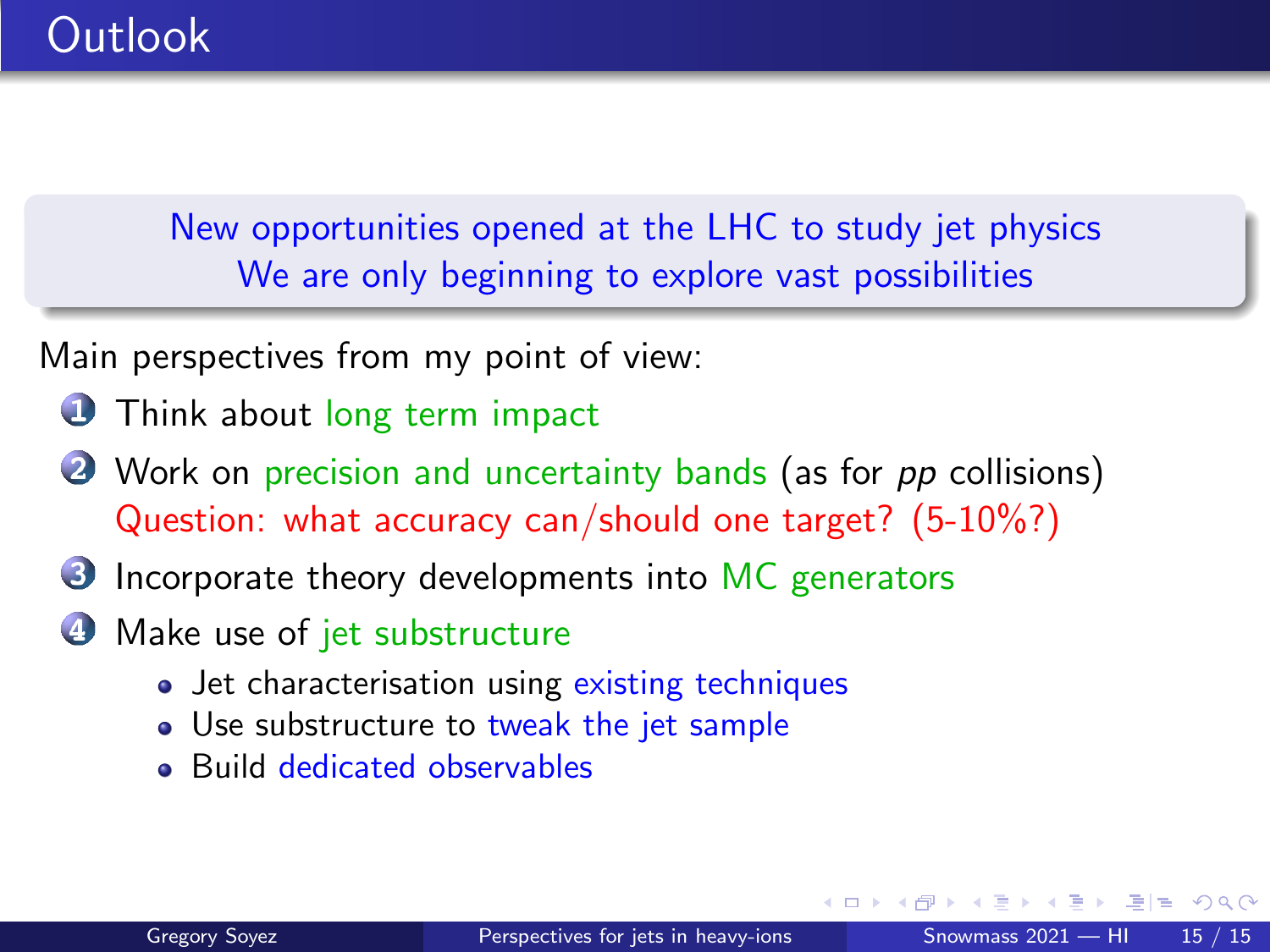### **Backup**

E  $\mathcal{A}$  .

**Kロト K個 K** 

 $\blacktriangleright \neg \blacktriangleleft \exists \blacktriangleright \neg \exists \exists \exists \neg \vartriangleleft \mathsf{Q} \, \mathsf{Q}^{\mathsf{U}}$